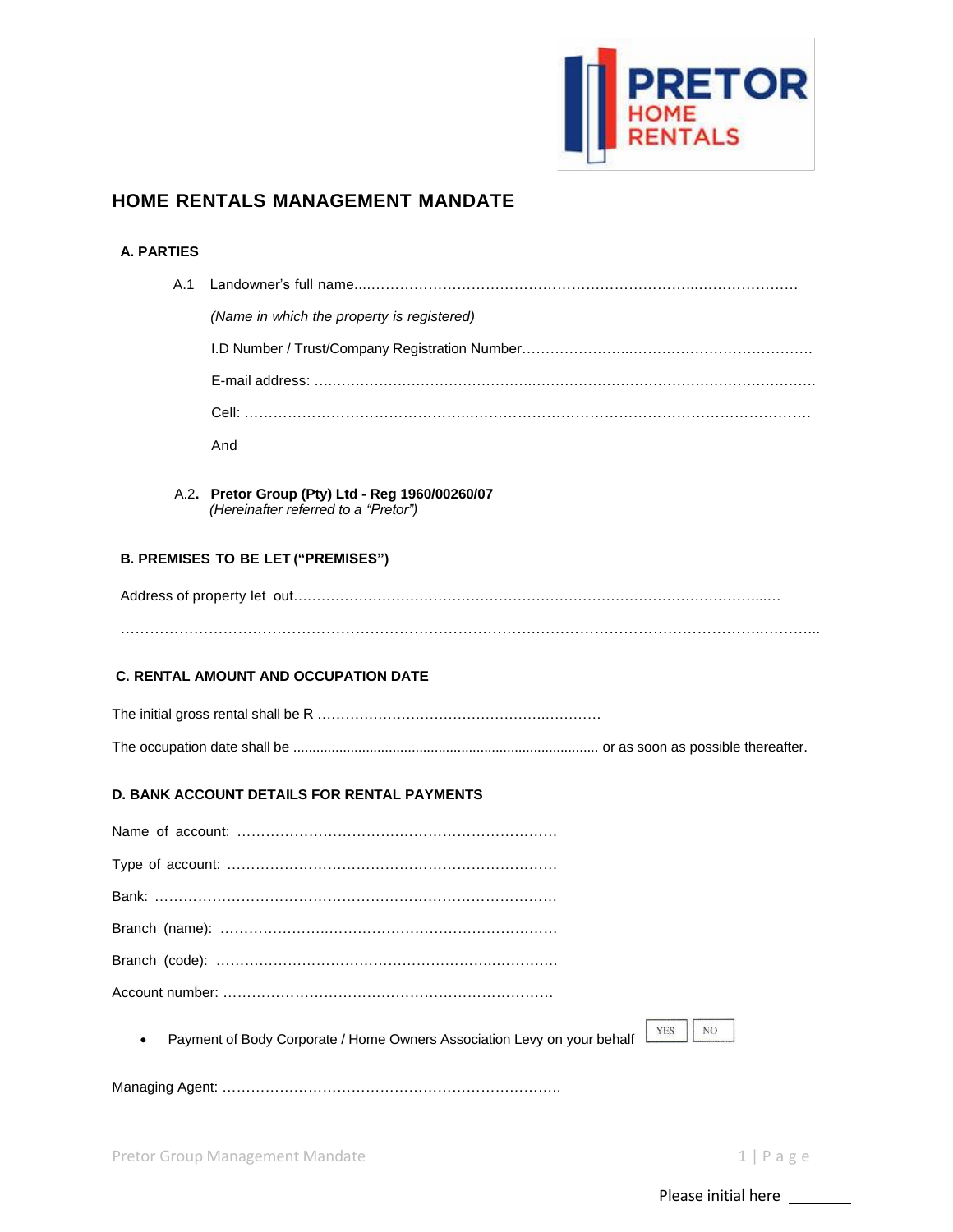#### **E. INTERIM INSPECTIONS WHILE THE TENANT IS IN OCCUPATION**

| Inspection every 6 months         | YES   <br>NO <sub>1</sub> |           |  |
|-----------------------------------|---------------------------|-----------|--|
| <b>Inspection every 12 months</b> | YES                       | <b>NO</b> |  |

The cost in respect of the interim inspection will be R 521.74 (excl. VAT) and will be deducted from your monthly rental. This fee will be adjusted annually on the 1<sup>st</sup> of June.

#### **PROVISIONS OF THE ESTATE AGENTS ACT NO. 112 OF 1976**

As required by the provisions of the Estate Agents Act no. 112 of 1976, I/we hereby confirm that it has been agreed that **PRETOR** shall be entitled, at their discretion, to deposit any monies which they may hold on my/our behalf from time to time, either to their current Trust Banking Account or to a savings or other deposit account with an institution of the kind defined in Section 32 of the Act and that they shall be entitled to transfer such monies from one account to another without reference to me/us. Any interest earned on such savings or other deposit account shall accrue to and may be retained by **PRETOR** without the need to account therefore to me/us.

#### **SIGNED BY THE PARTIES ON THE DATES AND AT THE PLACES STATED HEREUNDER:**

DATE: ……………………………. PLACE: ……….……………………………….

…………………………………………… **LANDOWNER** (Or duly authorized representative)

DATE: ………………………. ….. PLACE………………………………………….

……………………….……………. **on behalf of PRETOR**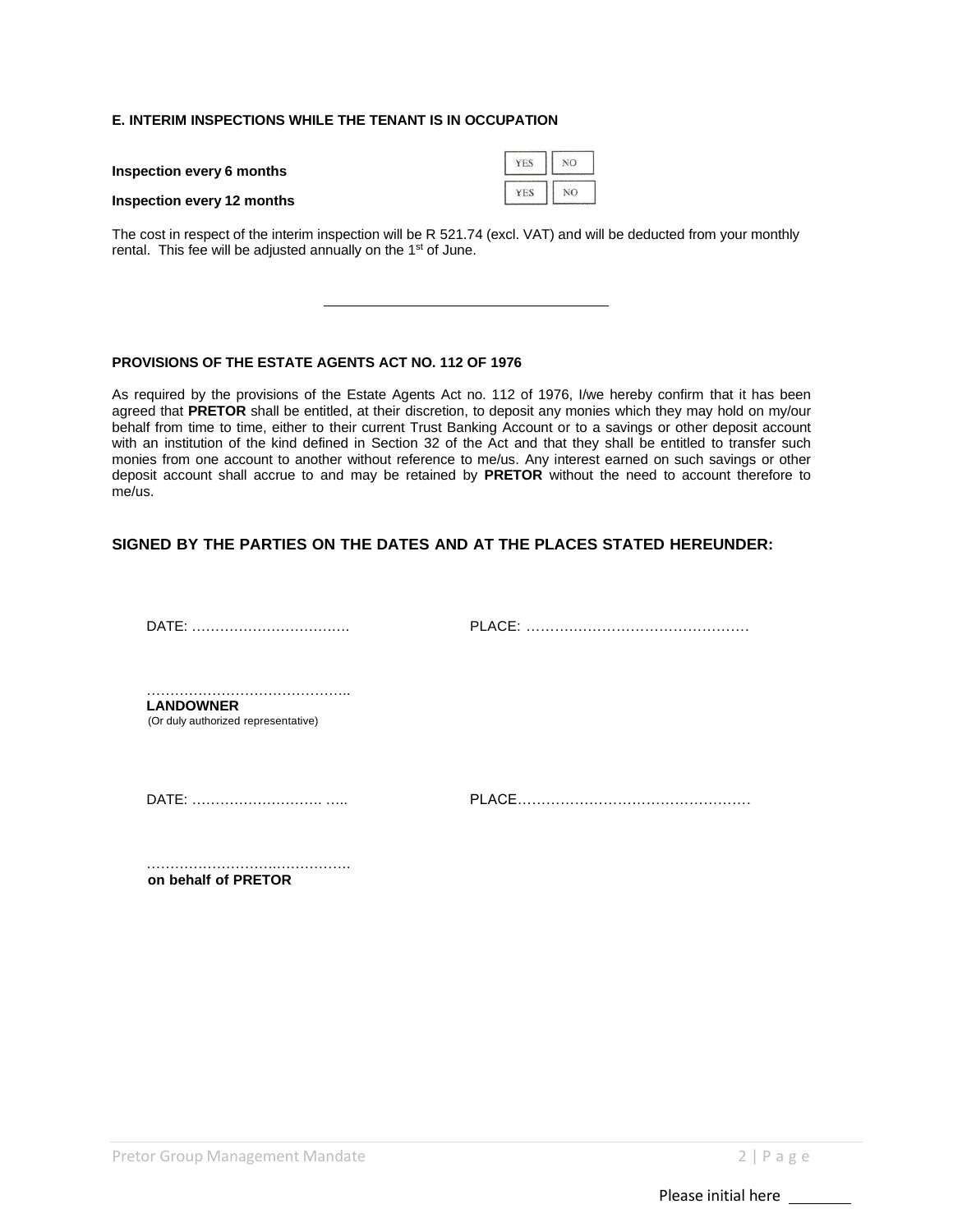### **MANAGEMENT OF THE PROPERTY**

#### **1. FINDING A TENANT**

- **1.1.** The Landowner hereby gives **PRETOR** a mandate to find a Tenant willing and able to hire the Premises on the following material terms:
	- **1.1.1.** The initial rental will be at least the amount defined in clause C.
	- **1.1.2.** The Tenant must on conclusion of the Lease Agreement pay a deposit of at least one month's rental.
	- **1.1.3.** The Tenant must pay all service charges in respect of the premises other than rates and taxes and levies on the property.
- **1.2. PRETOR** are authorized to enter into their standard Lease Agreement with a suitable tenant for an initial fixed period of twelve (12) months, or any other period as agreed, which will thereafter continue for an indefinite period subject to the notice and renewal periods as defined in the Lease Agreement. Pretor are also authorized to sign such Agreement on my behalf.
- **1.3.** The Landowner understands that he/she will be bound by any Lease which **PRETOR concludes** with a Tenant on his/her behalf and that he/she will ratify all actions of **PRETOR** in terms of this mandate.
- **1.4. PRETOR** undertakes to:
	- **1.4.1.** Advertise the letting of the Premises and generally do its best to find a suitable Tenant on the terms stipulated above;
	- **1.4.2.** Seek references from and thoroughly screen all prospective Tenants to determine whether they would be able, financially and otherwise, to fulfill all their obligations in terms of the Lease Agreement;
	- **1.4.3.** Attend to the signature of the Lease Agreement by the Tenant, and sign the Agreement as the authorized agent of the Landowner, and ensure that
		- **1.4.3.1** Any conduct rules, as applicable, will form part of the Lease Agreement.

#### **2. WHAT WE DO**

The Landowner hereby authorizes and instructs **PRETOR** to act as the Landowner's agent in carrying out the following functions and duties on the Landowner's behalf in respect of any Lease Agreement entered into:

#### **2.1. Financial Administration**

**PRETOR** is authorized and instructed to:

- Collect all rentals as they become due;
- Collect from the Tenant the deposit payable in terms of the Lease and retain such deposit ina trust account such as described by the Estate Agency Affairs act 112 of 1976, and on termination of the Lease administer and repay such deposit in the manner stated in the Lease Agreement.
- Pay the Landowner all rental amounts collected in terms of the Lease Agreement, after deduction of disbursements, into the bank account defined in Clause D.

#### **2.2. Payment of Rental:**

- Payment of rental, less deductions of commissions and other costs, is paid to the Landowner on or about the  $5<sup>th</sup>$ of every month, or as soon as practically possible thereafter.
- Send a statement setting out all financial transactions concluded on behalf of the Landowner monthly.
- Obtain and retain receipts for all disbursements made by **PRETOR** in terms of the Lease Agreement and make the relevant receipts available to the Landowner as requested.

#### **2.3. Inspection and Reporting**

**PRETOR** is authorized and instructed to:

**2.3.1.** Inspect the Premises with the Tenant before the Tenant moves in and register on a list all defects in and damage to the premises existing at that time.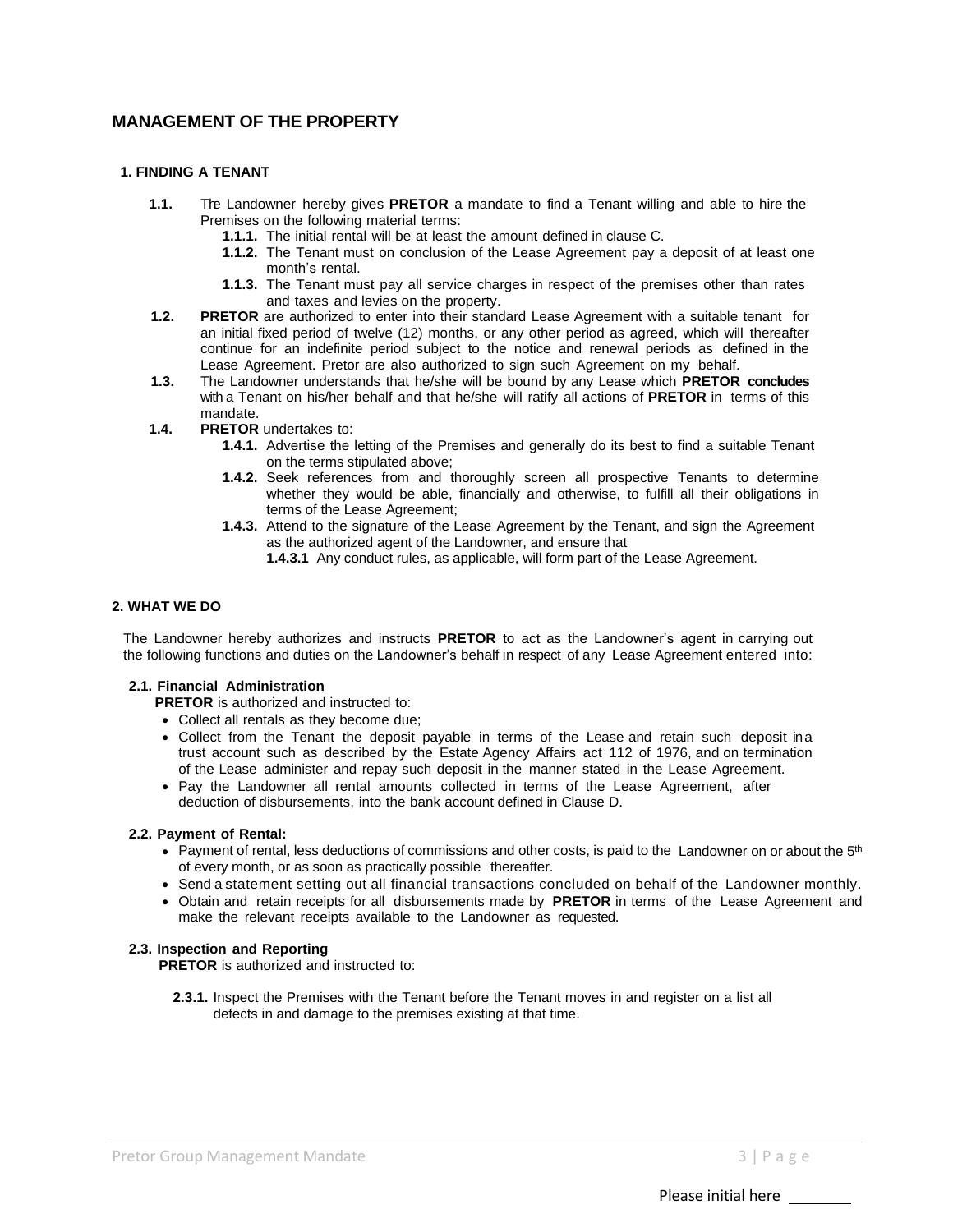- **2.3.2.** Inspect the interior and exterior of the Premises on an interim basis during the currency of the
	- Lease, and after each inspection report to the Landowner by e-mail stating:
	- The general condition of the premises;
	- If the Tenant is in breach of any provision of the Lease Agreement, and, if so, the nature thereof;
	- Whether any repair work must be done by the Landowner in terms of the Lease Agreement; and
	- Any other information that might affect the Landowner's interest in the Lease;
- **2.3.3.** Pretor will conduct a joint inspection of the property with the Tenant upon expiry of the Lease.

#### **2.4. Notices and Lease compliance**

**PRETOR** is authorized and instructed to:

- **2.4.1** Serve on the Tenant such notices pertaining to the Lease as the Landowner may instruct;
- **2.4.2** Serve notices on the Tenant to remedy any breach of the Lease Agreement, forthwith after **PRETOR** gains knowledge of such breach;
- **2.4.3** Follow-up all notices and report to the Landowner in writing if any breach has not been remedied satisfactorily;
- **2.4.4** Assist the Landowner's attorneys, should it become necessary, to take legal action against the Tenant in respect of any matter relating to the Lease;

#### **2.5 Maintenance and Repair**

**PRETOR** is authorized and instructed to:

Attend to all defects in and damage to the Premises of which **PRETOR** is aware, if

- The Landowner is liable for such repairs under the Lease Agreement; or
- The Tenant has failed to attend to such repairs despite being obliged to do so in terms of the Lease Agreement, and such Agreement entitles the Landowner to make such repairs without further notice to the Tenant;
- The attending to minor repairs, such repairs being defined as those costing less than R 3,000.

#### **3. OUR RENTAL FEES**

- **3.1. PRETOR** is entitled to a once off letting fee of 2% (excl. VAT) calculated over the initial period of the Lease.
- **3.2.** It is agreed that the monthly commission will be 10% (excl. VAT) on all monies collected and the Landowner hereby authorizes **PRETOR** to deduct the monthly commission from the rental when payment thereof is made by **PRETOR** to the Landowner.

#### **4. CANCELLATION**

Should this mandate be terminated by the Landowner either whilst a Tenant **PRETOR** have obtained remains in occupation of the property or if the Lease Agreement is within the initial fixed period, then it is agreed that the Landowner will pay **PRETOR** a cancellation fee on the unexpired portion of the Lease Agreement of 50% of one month's rental plus VAT or 4% of the total gross rental payable in respect of the Lease Agreement for the remaining period of the Lease plus VAT, whichever is the greater.

#### **5. GENERAL**

- **5.1.** The Landowner authorizes and instructs **PRETOR** to find a new Tenant as described in clause 1 two months before the expiry of the Lease Agreement.
- **5.2.** No alteration to this Agreement will be of any force or effect unless reduced to writing and signed by both parties.
- **5.3.** Should the Tenant sign a Sale Agreement with the Landowner at any time during the period of Lease Agreement or any renewal of the Lease Agreement or within 12 (Twelve) months after the Lease Agreement has terminated; then **PRETOR** will be regarded as the direct reason that the sale took place and will be entitled to a commission fee of 3.5% (exc. VAT) payable by the Landowner.
- **5.4.** The Landowner agrees that when the premises is for sale, and a Sale Agreement is concluded, that **PRETOR** will be notified by the Landowner if the sale occurs during the period mentioned in 5.3